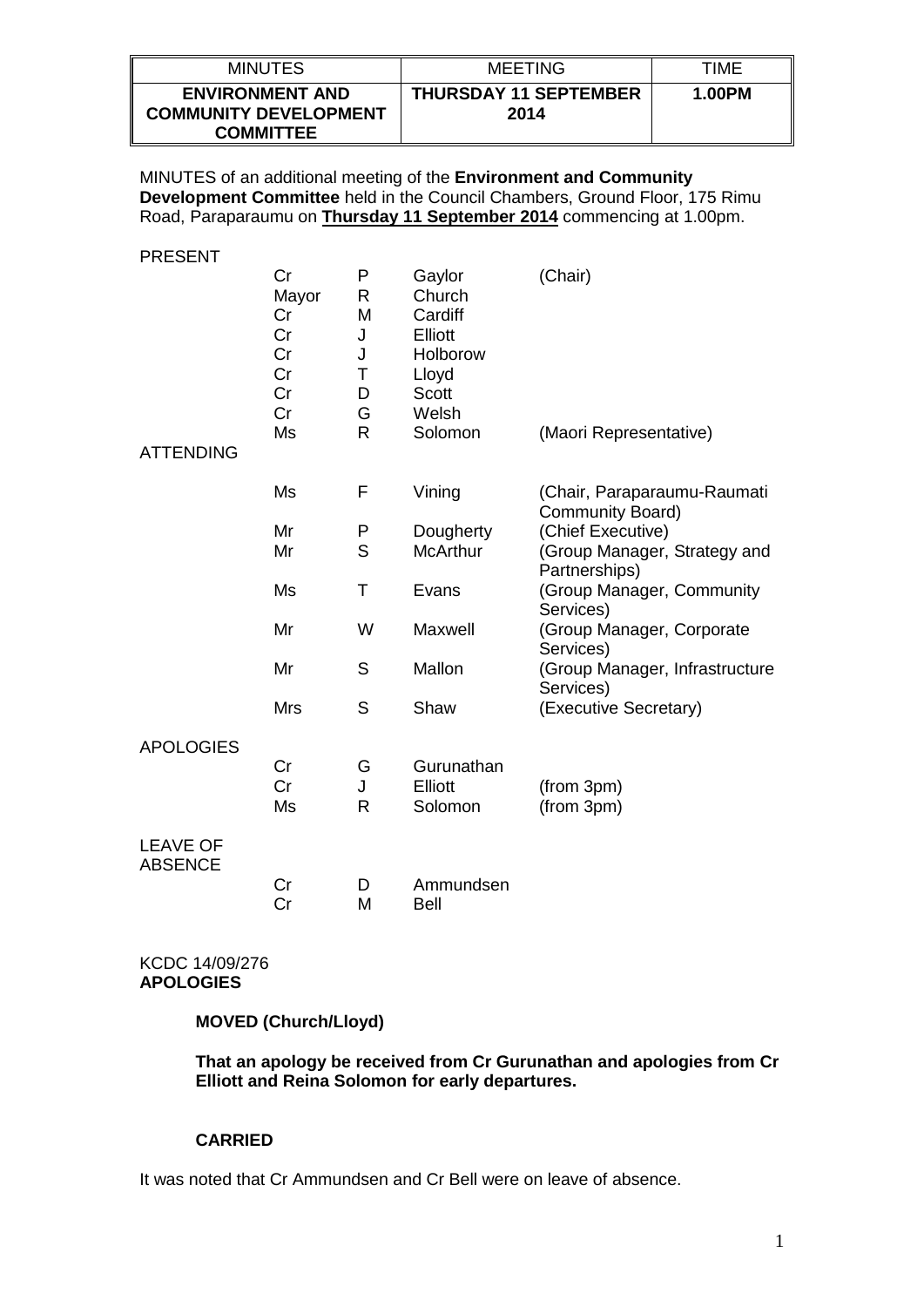| <b>MINUTES</b>                                                             | <b>MEETING</b>                       | TIME   |
|----------------------------------------------------------------------------|--------------------------------------|--------|
| <b>ENVIRONMENT AND</b><br><b>COMMUNITY DEVELOPMENT</b><br><b>COMMITTEE</b> | <b>THURSDAY 11 SEPTEMBER</b><br>2014 | 1.00PM |

# **DECLARATIONS OF INTEREST**

Cr Elliott declared an interest as she had put a submission in (submission number 220) and would therefore refrain from asking questions to do with her submission.

Cr Welsh declared an interest in submission number 46 from the Kapiti Fly Fishing Club and would therefore refrain from asking questions.

#### KCDC 14/09/277 **MEMBERS' BUSINESS**

- (a) Leave of Absence none was requested
- (b) Matters of an Urgent Nature there were none

## KCDC 14/09/278

## **HEARING OF SUBMISSIONS FOR THE DRAFT RESERVE MANAGEMENT PLAN FOR THE OTAIHANGA EAST RIVERSIDE RESERVE AREA AND RECOMMENDATIONS ON THE NAME FOR THE RESERVE**

**Submitter 3 – Ian Timperley from the Capital BloKart Club** spoke to their submission. They would like Council to consider an area in the reserve for blokarts. The area they need would require a hard surface with no wind breaks. They showed the Committee a PowerPoint presentation on Blokarting.

*Summary of Discussion Points Raised by Elected Members:*

Cr Elliott indicated she would like to ask a question. The Chair discussed this request with the Chief Executive and allowed the questions.

- Have you been up and looked at the area and assessed what direction the wind comes from?
- How many members are in the Club?

*The Submitter commented as follows:*

- They have been up to the site and yes the winds would work with Blokarting.
- They have 10 local members and 35 members in the Wellington area;

**Submitter 37 – Barbara Henley** spoke to her submission. She has suggested that the park be called Sherwood Park. This name blends appropriately with the surrounding street names such as King Arthur Drive and Merlin Court.

**Submitter 240/241 – Dr Robin & Mrs Feriel Falconer** spoke to their submission. They welcome the general vision of the document. They would like to see the park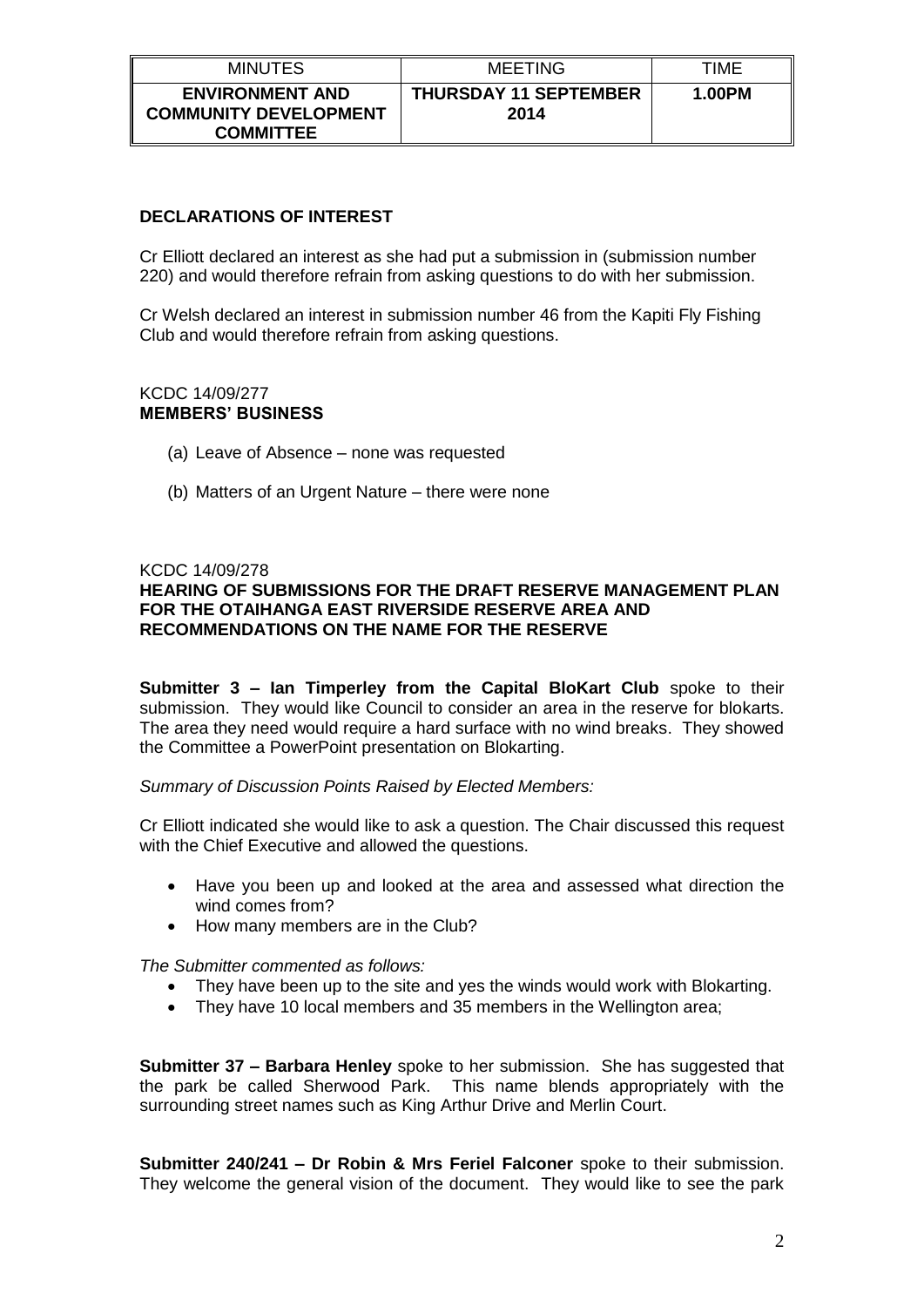| <b>MINUTES</b>                                                             | <b>MEETING</b>                       | TIME   |
|----------------------------------------------------------------------------|--------------------------------------|--------|
| <b>ENVIRONMENT AND</b><br><b>COMMUNITY DEVELOPMENT</b><br><b>COMMITTEE</b> | <b>THURSDAY 11 SEPTEMBER</b><br>2014 | 1.00PM |

named Waimahoe. They would like clarification around the opening hours for the park and also would like to see some consideration around a cycleway to the park and the option of a second entrance.

**Submitter 213 – Jan Nisbet** spoke to the submission. She would like to see it named Waimahoe. The area that is now called Waikanae Downs used to be called Waimahoe Downs and the area where the present park is situated used to be called Waimahoe Flats. She would also like the Management Plan, to be disability friendly and that there is easy access for all users.

**Submitter 253/260 – June Rowland** spoke to her submission. She has been involved with an environmental group on the Kapiti Coast and has also assisted with, issues around open spaces and reserves. She would like to see the park named Waimahoe.

**Submitter 211 – Cherie Seamark from Te Āti Awa ki Whakarongatai Charitable Trust** to their submission. The Trust had been previously approached to consider a name for this area and the recommendation was Otaraua Reserve. They were not advised that there would be public consultation around the naming of the reserve.

They believe that the Iwi partnership has been compromised and undermined their mana by not being clear around this process. There has been great support from the community on naming the park Otaraua. They would like to know what the process is for going forward and what Māori representation there would be when it comes to voting.

*Summary of Discussion Points Raised by Elected Members:*

- What is the history around the name Otaraua?
- The speaker was asked how would you feel about it being called Kapiti Otaraua?

*The Submitter commented as follows:*

- The area has been known as Maungakotukutuku but cannot be named this as this name is already in use and would cause confusion with the other area. Otaraua is the history, it is the name of a hāpu who resided in this area and still owns land nearby and this is why it has been put forward, there have been hours of consultation to get to this stage.
- Iwi could be comfortable for other names to be used for playing fields.

The Chair responded on the process from here. The Management Plan will go to a full Council meeting but a date hasn't been confirmed for this and Rupene Waaka is the representative that attends these meetings, but he does not have voting rights.

**Submitter 211 – Kristie Parata from Te Āti Awa ki Whakarongatai Charitable Trust** spoke on behalf of Hemi Sundgren in regards to their submission. She spoke about the Iwi values that are relevant to the future planning of this park. The draft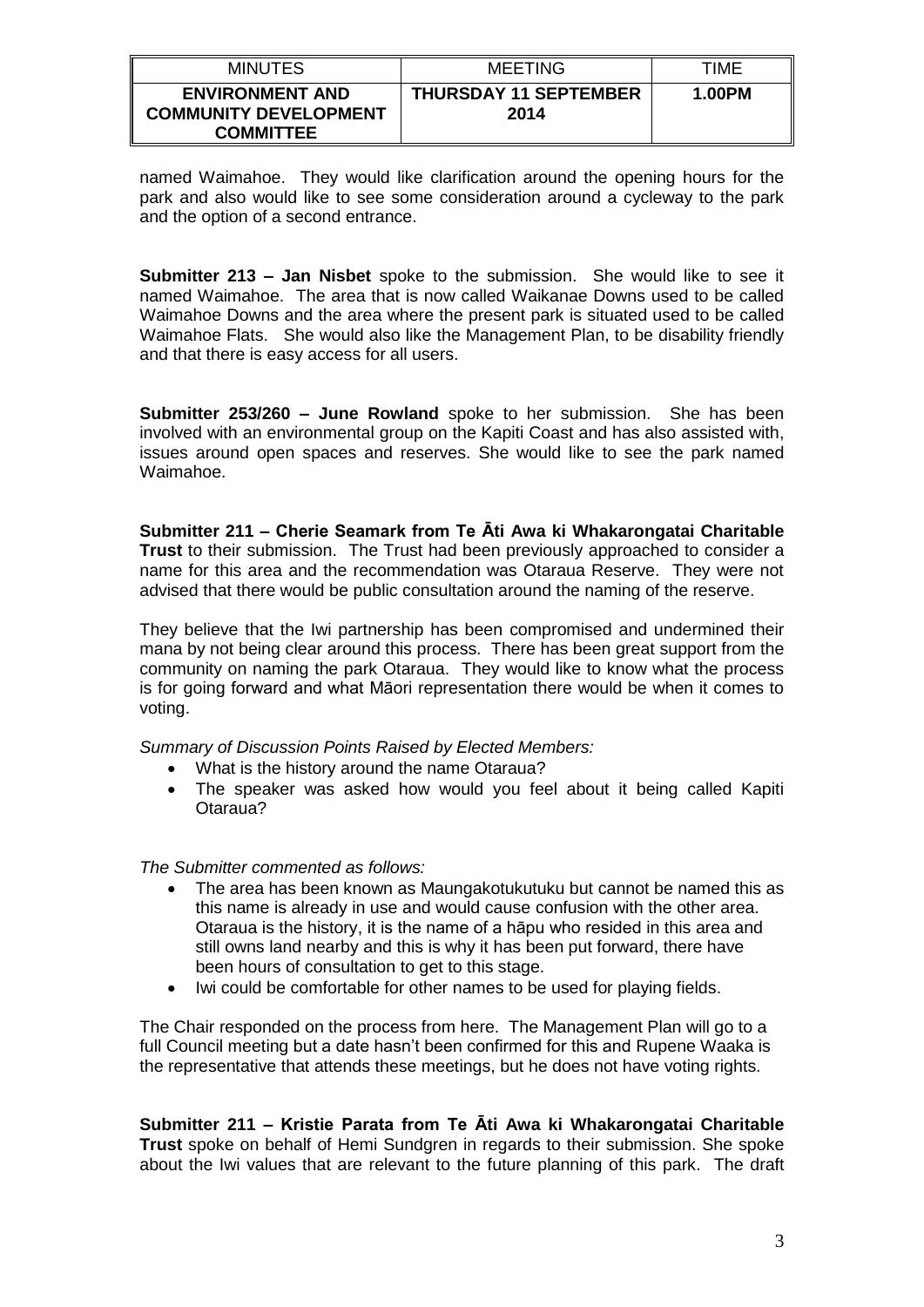| <b>MINUTES</b>                                                             | <b>MEETING</b>                       | TIME   |
|----------------------------------------------------------------------------|--------------------------------------|--------|
| <b>ENVIRONMENT AND</b><br><b>COMMUNITY DEVELOPMENT</b><br><b>COMMITTEE</b> | <b>THURSDAY 11 SEPTEMBER</b><br>2014 | 1.00PM |

Management Plan indicates there are no waahi tapu sites, but a part of the park was used as a prime growing site and does fall within the waahi tapu site criteria.

This land is significant to the area of Waikanae, the name Otaraua is a positive expression of the history and future of this area. Members of the iwi have expressed an interest in some uses for this area including enviroschools, a performance stage, a gathering place for special event and a Māori rongoa garden.

*Summary of Discussion Points Raised by Elected Members:*

 Apologies for the dissatisfaction around the process of what has happened. Have other aspects the iwi has raised around the draft management plan been incorporated?

*The Submitter commented as follows:*

 There is further work to be done but they appreciate the time Council staff have put into this process.

**Submitter 236– Mrs Liz Mellish from Palmerston North Māori Reserve** spoke to their submission. They are also making this submission on behalf of Wellington Tenths Trust with apologies from Morrie Love who is unable to attend.

They support any development that reflects the relationship between Te Āti Awa ki Whakarongotai and the Council. They support park development processes that include Iwi mana whenua in meaningful decision making.

They have worked with other councils that actively work with Iwi to provide names for open spaces. The history of Te Āti Awa and their hapu Otaraua is well known by Iwi but not well known by citizens of Kapiti.

**Submitter 233 – Mr Mark Te One from Wellington Tenths Trust** spoke about their submission. They support the concept and the recognition of mana whenua within local government. It's a learning process with many positive points. If everyone is prepared to listen to each other then there is positive movement. In relation to a name, you need to be clear about the process.

*Summary of Discussion Points Raised by Elected Members:*

 With the process around the naming, can the name be put forward through the public submission process and still have mana.

*The Submitter commented as follows:*

 Iwi don't want to participate in a lottery; in other Councils there is a policy that if there is an open space, they have the first right to bestow the name.

**Submitter 46 – Hugh Driver from Kapiti Fly Fishing Club** spoke about their submission. They are seeking Council support for the inclusion of a Kids Fish Out Pond in the reserve. They believe running fish out days on the Kapiti Coast gives the opportunity for children to be introduced to Trout fishing, the nearest facility to Kapiti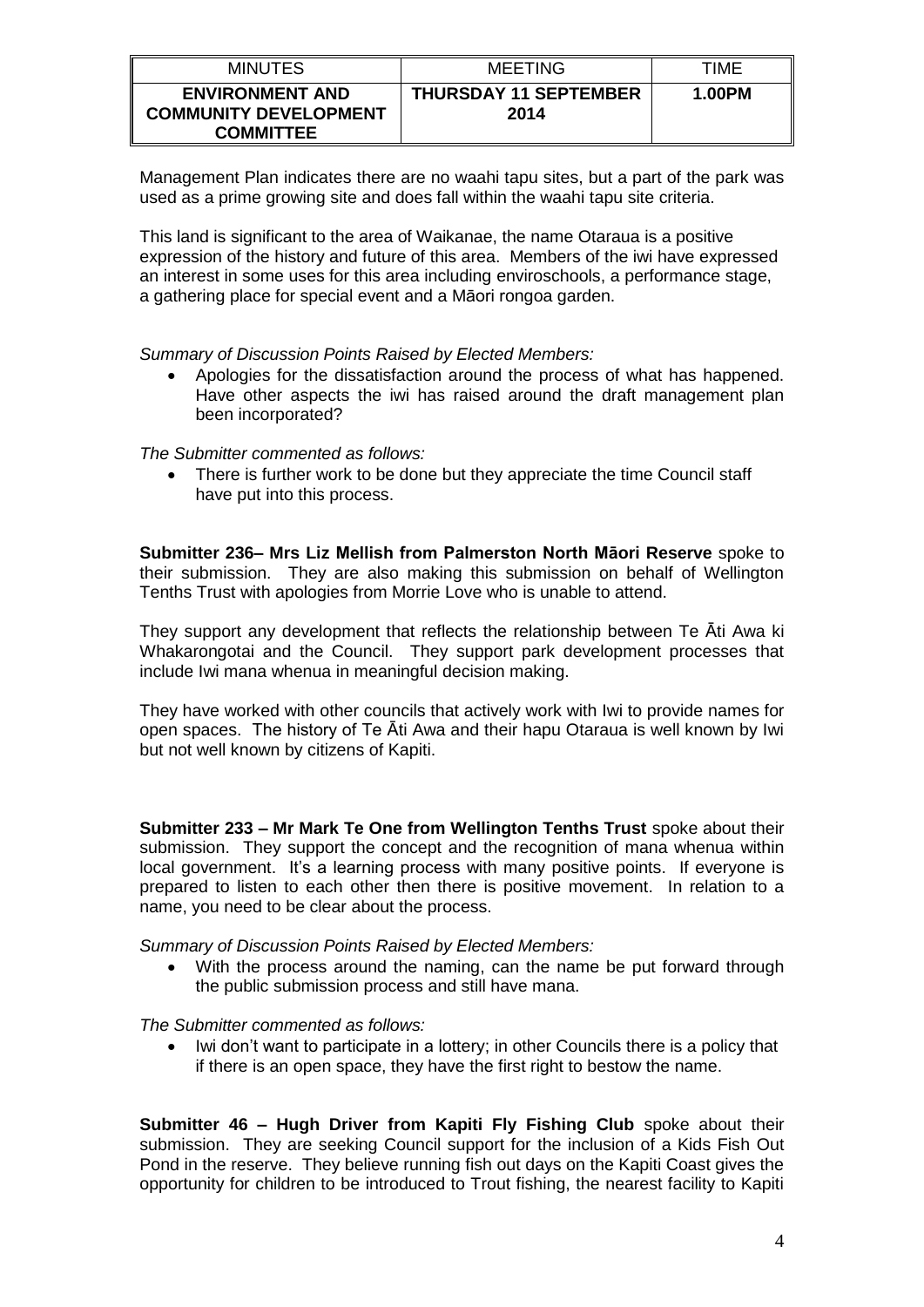| <b>MINUTES</b>                                                             | <b>MEETING</b>                       | TIME   |
|----------------------------------------------------------------------------|--------------------------------------|--------|
| <b>ENVIRONMENT AND</b><br><b>COMMUNITY DEVELOPMENT</b><br><b>COMMITTEE</b> | <b>THURSDAY 11 SEPTEMBER</b><br>2014 | 1.00PM |

is Wellington or Palmerston North, but these facilities are not in natural settings with a river nearby.

They are not seeking financial support just Council endorsement.

*Summary of Discussion Points Raised by Elected Members:*

Have you had any ecological consultants?

*The Submitter commented as follows:*

• Phil Teal from Fish & Game can speak to this later.

**Submitter 187 – Heather McKenzie** spoke to her submission. She would like to see the park have some areas developed for informal children's play as well as organized sport. She would also like to see a wilderness yard developed where children can be creative and can experiment on creative equipment.

**Submitter 235 – Anna Carter from Greater Wellington Regional Council** spoke to their submission. She extended her thanks for the invitation to the focus group for the development of the plan; it was a great opportunity to have input to the conversation.

It will important to be sure what Greater Wellington Regional Council is doing is consistent with what's happening at the Reserve. For example, the Waikanae River Management Strategy has been developed and the work with the floodplain management will involve making sure trucks can still access the river.

Another issue is access around the Reserve to be looked at and making sure this is put in the plan. GWRC is also keen to look improve access from the SH1 bridge. Greater Wellington Regional Council has some land and they are open to talking about developing that land and using it for vehicle access.

The Management Plan says the Stopbank, is managed by Greater Wellington Regional Council, although they are not actively managing it and haven't done upgrades.

In regards to the Vaulting Club, GWRC are looking at purchasing property to put in a Stopbank which will meant the Vaulting Club will have to move. GWRC can explore options and have discussions around this.

*Summary of Discussion Points Raised by Elected Members:*

• Why isn't GWRC maintaining the stopbank?

*The Submitter commented as follows:*

- They do mow the grass on the stopbank but there is no other maintenance happening;
- Keep the discussions happening around the Stopbank upgrade.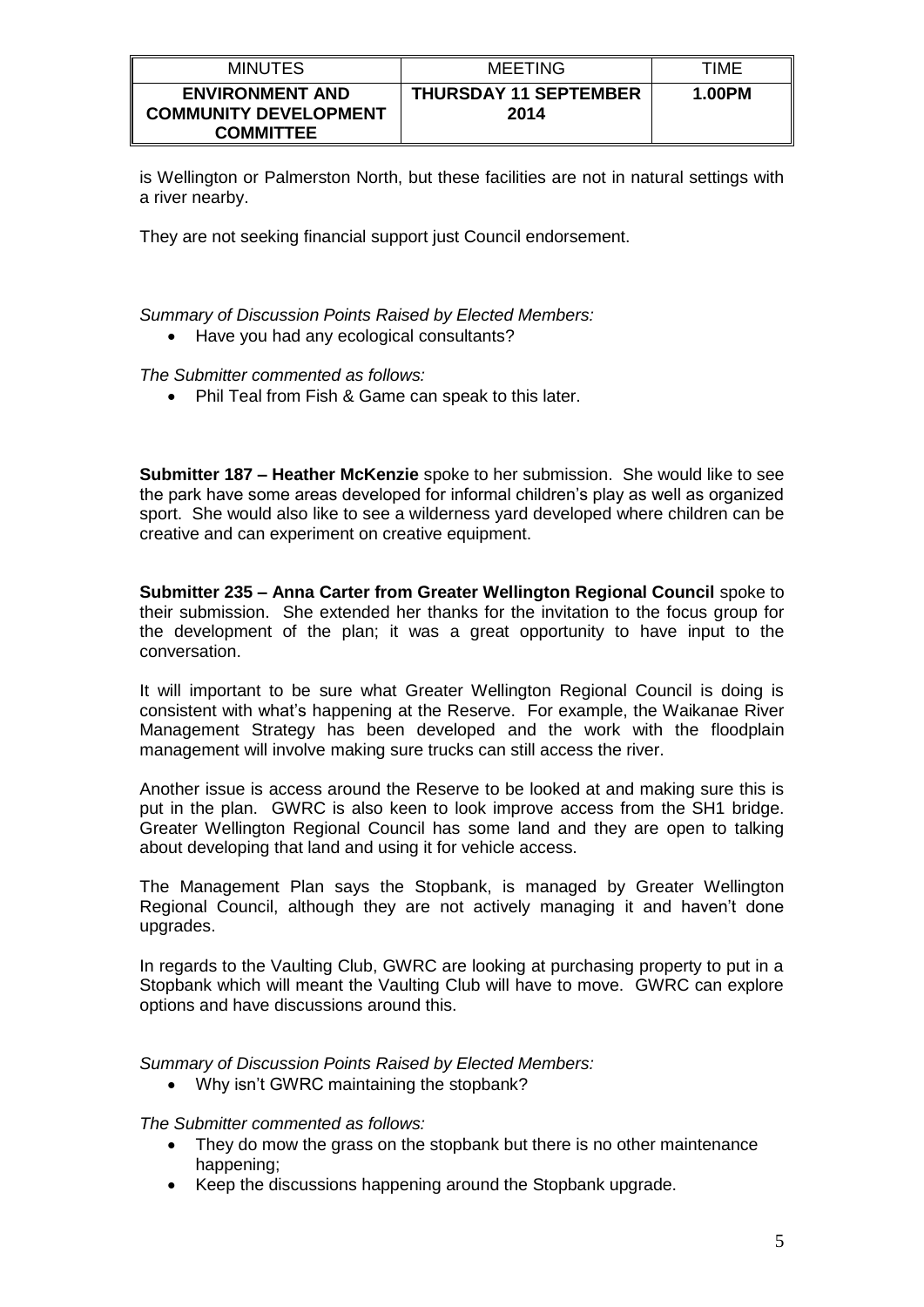| <b>MINUTES</b>                                                             | <b>MEETING</b>                       | TIME   |
|----------------------------------------------------------------------------|--------------------------------------|--------|
| <b>ENVIRONMENT AND</b><br><b>COMMUNITY DEVELOPMENT</b><br><b>COMMITTEE</b> | <b>THURSDAY 11 SEPTEMBER</b><br>2014 | 1.00PM |

**Submitter 47– Phil Teal from Fish & Game NZ** spoke about their submission. Fish & Game is a statutory body to maintain the freshwater sports fish, game birds and their habitats. They are supporting the concept proposed by the Kapiti Fly Fishing Club of establishing an opportunity for children and novice anglers to undertake trout fishing at Otaihanga East Riverside Reserve area.

Fish and Game would support the local club with logistical planning, sourcing funding opportunities and administrative requirements to ensure the successful running of these events. This also includes health and safety obligations. They are looking at getting additional ecological work done.

*Summary of Discussion Points Raised by Elected Members:*

- Are the ponds good for fish to live in?
- With all the children lining up with their fishing rods, how do you stop the fishing lines getting entwined?

*The Submitter commented as follows:*

- At the current site the water quality is good.
- People line up over a 30m width; they have helpers to assist and everything is up to the OSH standards. So far 440 kids have had this experience.

**Submitter 258 – John Topliff** spoke to his submission. He supports the name Waimahoe for the stream but also would like to suggest that the name Rowan Fields for the playing fields. This is to acknowledge all the work that Jenny Rowan has done for the Kapiti community.

*The meeting adjourned at 2.45pm.*

*It was noted that Cr Elliott and Reina Solomon left the meeting.*

*The meeting reconvened at 3.01pm*

**Submitter 8 - Mr Brian Hogg from Kapiti Dog Training Club Inc** spoke about their desire to work with Council on the use of the land. They currently lease a section which is coded as a dog exercise area.

The club trains puppies and dogs and are keen to move their operations to the new park, in-line with the draft plan which states there should be both dog friendly and non-dog friendly areas.

It seems practical for the Club to do activities in a securely fenced area which ideally would be floodlit, like the area they currently use. It would also be available as an off the leash area. The objective is to provide an exercise and training area for dogs and they are aware of and onboard with the Council's Dog Policy.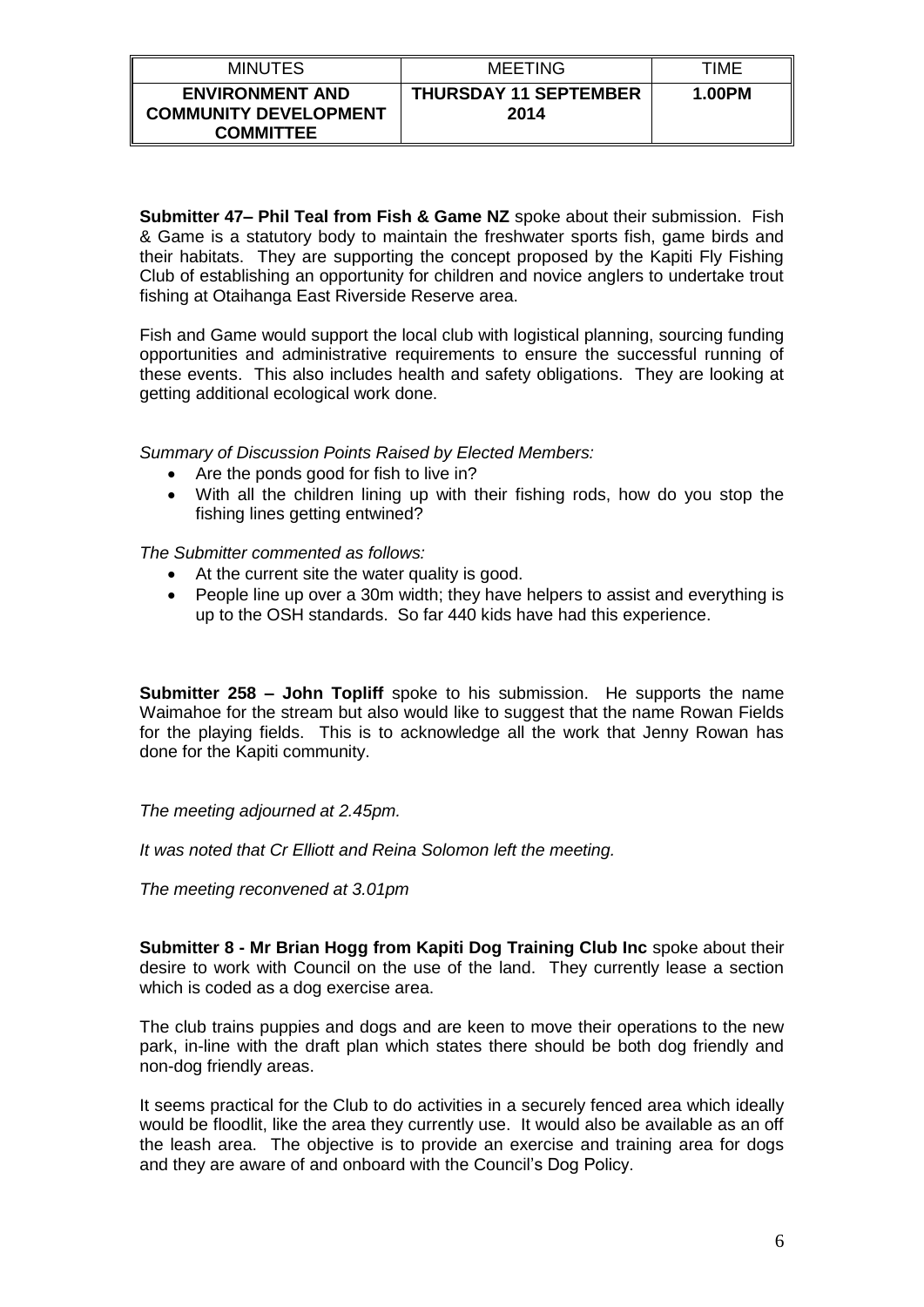| <b>MINUTES</b>                                                             | MEETING                              | TIME   |
|----------------------------------------------------------------------------|--------------------------------------|--------|
| <b>ENVIRONMENT AND</b><br><b>COMMUNITY DEVELOPMENT</b><br><b>COMMITTEE</b> | <b>THURSDAY 11 SEPTEMBER</b><br>2014 | 1.00PM |

They have some concerns around parking, as they can have upwards of 30 cars. They would like the opportunity to do Dog Events (i.e agility) and would like the ability to use a flat area in future.

*Summary of Discussion Points Raised by Elected Members:*

- Is the Club actively looking for other options for relocation?
- $\bullet$  Is this the best place?
- The Club is currently tucked away this would be good for Public visibility.
- The Club currently has buildings would you need buildings?

*The Submitter commented as follows:*

- The Club is not actively looking for other options for relocation, they saw this as an opportunity to work together.
- If there is an adequately fenced area there will be no risk
- The Club currently has buildings for storage and meetings, they would need something similar and also lighting for night training. Although they have their own mobile lights.

**Submitter 192 – Mr David Bruce from Waikanae Association Football Club**  spoke about the Waikanae club being part of the community since 1979 and referred to the information in his submission. Mr Bruce wanted to share the Club's view on the best place for their club.

They currently share the facilities with the Bowling Club on Te Moana Road. Their home ground is Jim Cooke Park which will be affected by the Stopbank work in 2016.

They would prefer games to take place for all levels in Waikanae given they are a Waikanae club. They had concerns about moving from Jim Cooke Park as their Club Rooms and facilities are there. Howarth Block is a 1.5km trip, which raises accessibility issues, particularly when transporting equipment. Playing at Howarth Block will also have an impact on hosting senior games and on holding social events.

The heart of the club is in Waikanae and they would like to remain there.

*Summary of Discussion Points Raised by Elected Members:*

Will people continue to walk around or would they drive?

*The Submitter commented as follows:*

• People would drive, but there is not enough parking.

**Submitter 44 – John McLachlan from Forest & Bird** would like to congratulate Council on the land and the opportunities it brings.

Mr McLachlan wanted to share some thoughts on potential uses for the land. He would prefer to see native endemic plants not exotics.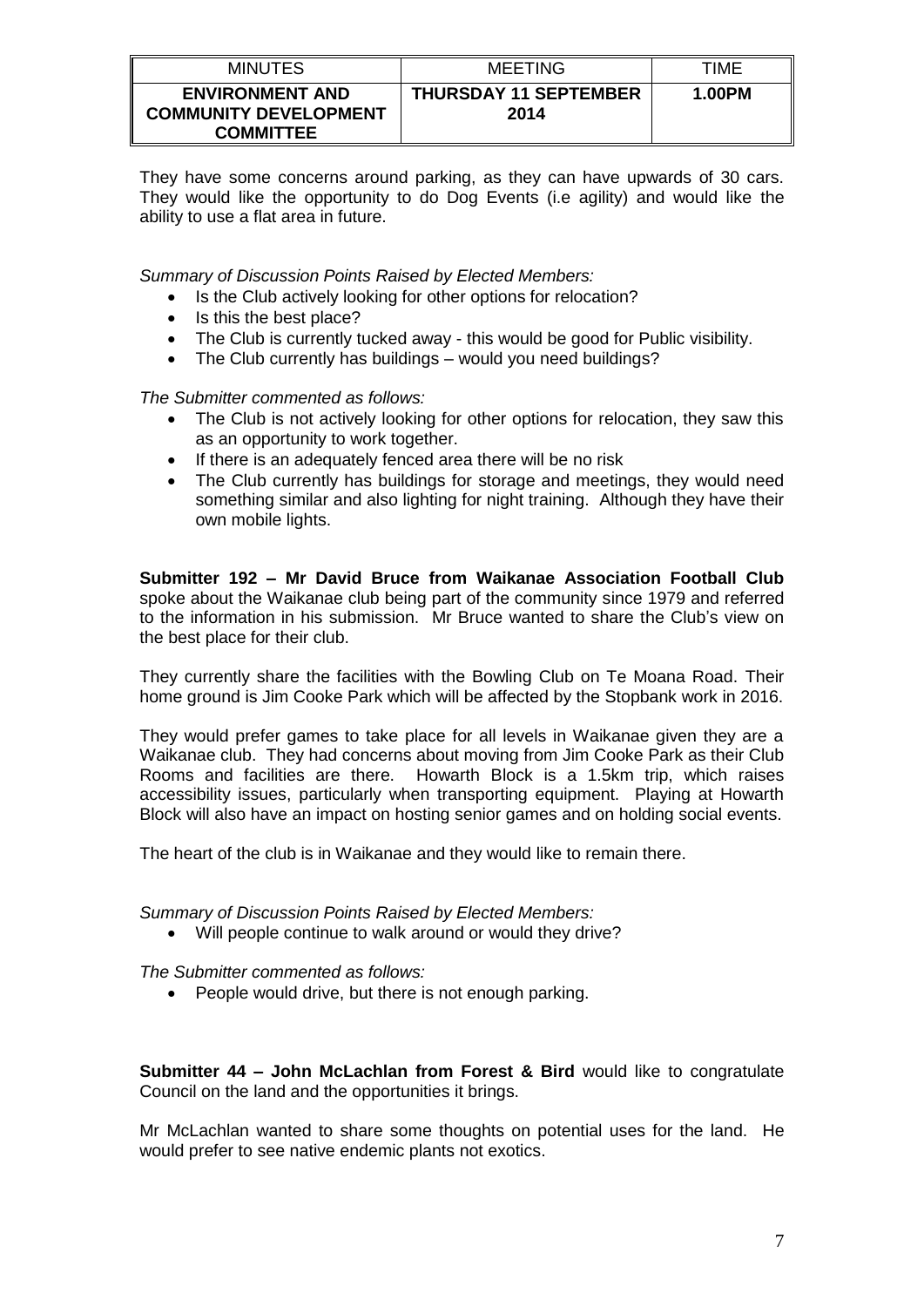| <b>MINUTES</b>                                                             | <b>MEETING</b>                       | TIME   |
|----------------------------------------------------------------------------|--------------------------------------|--------|
| <b>ENVIRONMENT AND</b><br><b>COMMUNITY DEVELOPMENT</b><br><b>COMMITTEE</b> | <b>THURSDAY 11 SEPTEMBER</b><br>2014 | 1.00PM |

Mr McLachlan believes there should be a screen planting along the Eastern boundary to cushion noise from the railway and highway.

The site is framed by surrounding hills which will bring birds into the site. The lower level could be further developed for sporting activities and the higher level site could be developed more for recreational opportunities e.g picnics

The southern portion is wet and suitable for something similar to what it is at the moment, with a wetlands forest with walkways like Ngamanu Reserve.

From time to time the group has witnessed unfortunate interactions between pedestrians, cyclists and horses. Mr McLachlan believes the development of the site should be used as an opportunity to keep pedestrians separate from cyclists and horses.

Forest and Bird support the name of "Otaraua" as the name for the reserve.

**Submitter 226 – Mrs Adrienne Burleigh from Keep Paraparaumu Beautiful**  would like to congratulate the Council on having the land and going out for public consultation. The Committee has had a look at the site and it provides a lot of opportunities for sports. The enhancement of the existing plantings would make an outstanding feature for the area. Some suggestions were made for the types of planting that could feature native and exotics, flowers, foliage, colour, scent.

The area should provide other opportunities for other recreational activities. Walking tracks should be wide enough for walkers and cyclists and lead to planted areas for viewing and educational purposes.

*Summary of Discussion Points Raised by Elected Members:*

• In Pollard Park in Marlborough they have a scented garden, is this an option?

*The Submitter commented as follows:*

Yes, this would be another lovely thing to do.

**Submitter 9 or 28 – Lynn Sleath from Kapiti Cycling Inc** spoke on his personal submission and one from Kāpiti Cycling Inc. Mr Sleath wanted the support from the club noted. The Club is interested in facilities for cycle training, a circuit provides a lot more opportunities for them.

On a personal level – Mr Sleath wanted to comment on the name of the park. Mr Sleath noted that the name "Peter Ellis Park" has been suggested. He knows Peter Ellis well and given the time Mr Ellis has spent involved in sports and that he is notable in Council having served a number of trienniums, Mr Sleath would like to put Mr Ellis' name forward.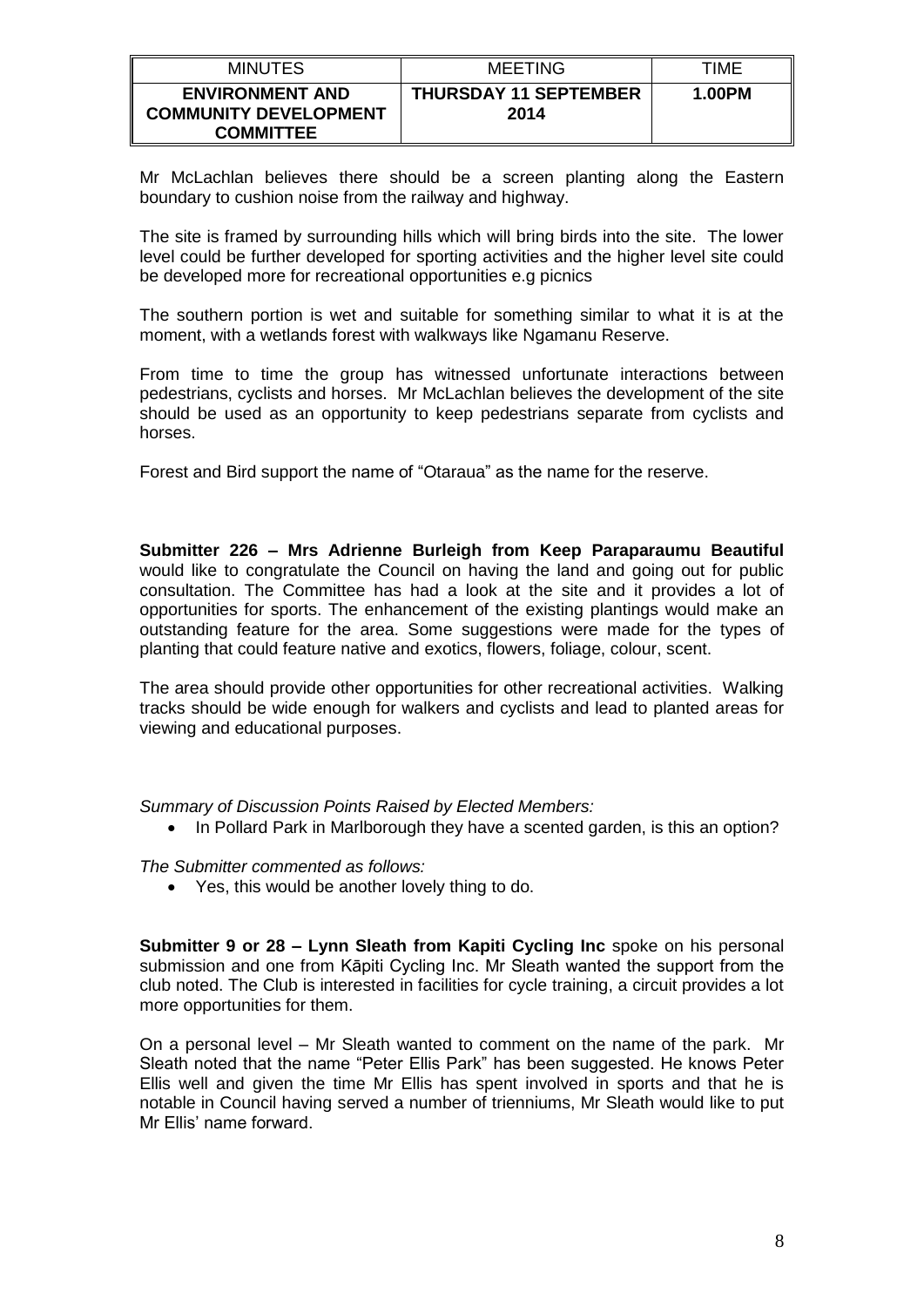| <b>MINUTES</b>                                                             | MEETING                              | TIME   |
|----------------------------------------------------------------------------|--------------------------------------|--------|
| <b>ENVIRONMENT AND</b><br><b>COMMUNITY DEVELOPMENT</b><br><b>COMMITTEE</b> | <b>THURSDAY 11 SEPTEMBER</b><br>2014 | 1.00PM |

*Summary of Discussion Points Raised by Elected Members:*

 What sort of surface for training circuit? Does the proposed surface suit their purpose.

*The Submitter commented as follows:*

 Mr Sleath understands the surface of the track will be paved and will be multifunctional.

### **Submitter 29 – Mr Gary Gibson from the New Zealand Schools Cycling Association.**

New Zealand Schools Cycling Association is an organization that encourages cycling in schools, which is no different to other sport in schools (ie. Rugby, Netball).

Wellington has one of the lowest participant levels due to the perceived danger and insufficient roads for kids to ride on.

A circuit around the park would be ideal for kids in school teams looking at competing – the park would be a good interim step before having to ride on the road and deal with traffic.

Mr Gibson would also like to see Wellington schools have rotating competitions on the track. There are a lot of complications to hold an event on the road, the track would take away a lot of those complications.

## *Summary of Discussion Points Raised by Elected Members:*

 Have you made contact with staff about requirements you are looking for in track?

*The Submitter commented as follows:*

 No this is being left to Kāpiti Cycling Club as they have a better idea of the requirements.

## **Submitter 267 – Adrian McKenzie from The Kāpiti Sports Circuit Group** gave a presentation on a proposed multipurpose circuit.t

Mr McKenzie feels that the circuit would deliver to Kāpiti, Tourism, a safe place to train and grow the sport of cycling, a healthier community and a place for the development and growth of youth.

A number of design concepts were presented.

*Summary of Discussion Points Raised by Elected Members:*

- What is the size of the In-Line Skating club?
- Have you sought any updated costings on a 3km track?
- What funding is available?
- International events being held at the reserve would mean a lot of people would be involved – have you looked at car parking do you think it's adequate?